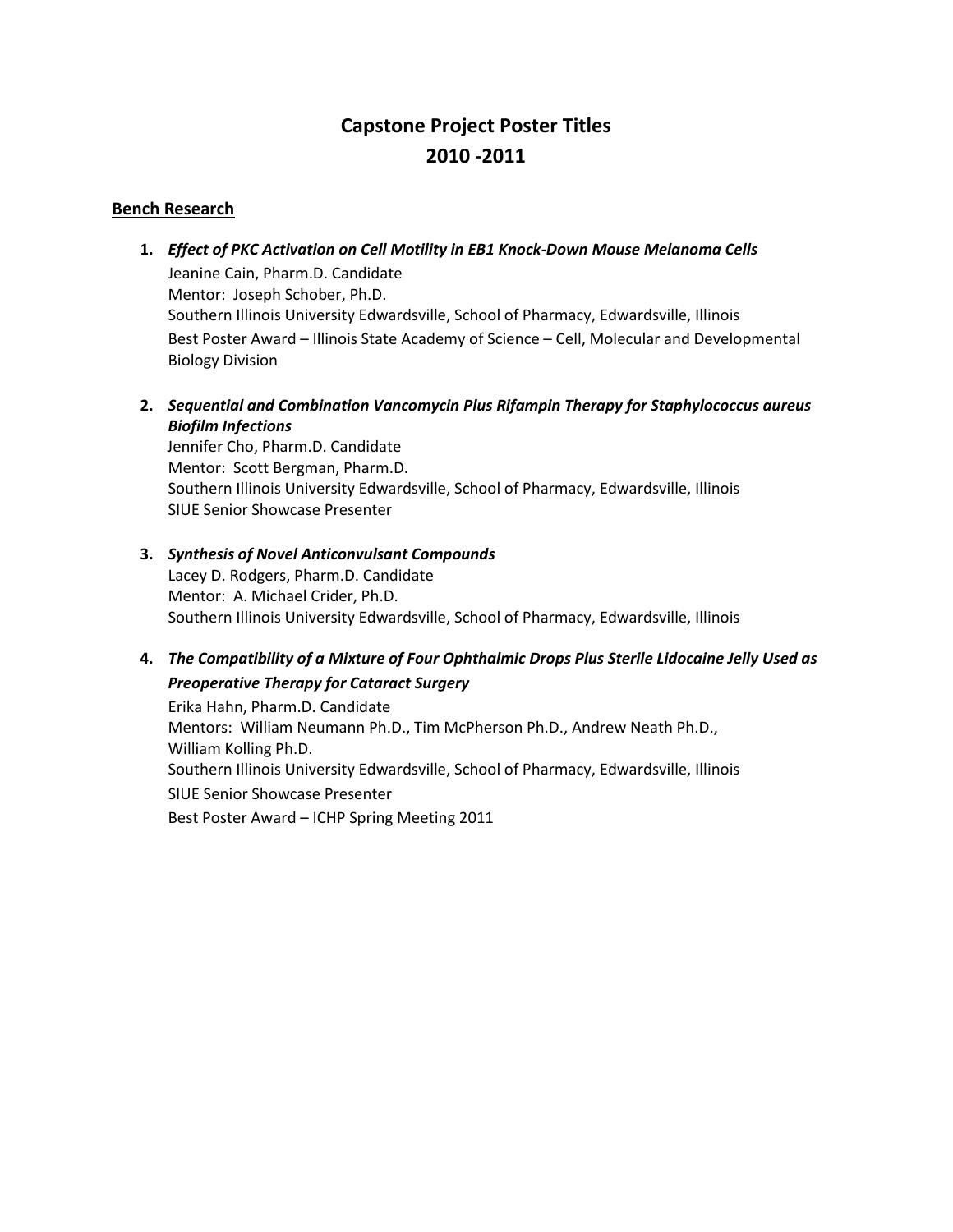#### **Business Plans**

- **1.** *Korberg Pharmaceutical Manufacturing and Pharmacy Service Provider* Rosemary Amponsaa-Korang, Pharm.D. Candidate Mentor: Walter Siganga, Ph.D. Southern Illinois University Edwardsville, School of Pharmacy, Edwardsville, Illinois
- *2. Therapeutic Diabetic Shoes Business Plan* Dallas Basinger, Pharm.D. Candidate Mentor: Jason Kasiar, R.Ph. Beck's Drug, Eldorado, Illinois
- **3.** *Progress West HealthCare Center, Outpatient Anticoagulation*  Shannon Byrne, Pharm.D. Candidate Mentors: Becky Ridenhour, R.Ph. and Brad McNew, R.Ph. Progress West HealthCare Center, O'Fallon, Missouri Honorable Mention – SIUE School of Pharmacy Poster Day 2011
- *4. A Telepharmacy Business Model for Independent Pharmacies* Josh Chambliss, Pharm.D. Candidate Mentor: Todd Evers, R.Ph. Evers Pharmacies, Collinsville, Illinois
- *5. Establishing a 340b Pharmacy at a Community Mental Health Center* Michelle Chesnut, Pharm.D. Candidate Mentor: Kelly Gable, Pharm.D. Southern Illinois University Edwardsville, School of Pharmacy, Edwardsville, Illinois
- *6. Implementation of a Pharmacist Run Vaccination Clinic at Walgreens Pharmacy in Poplar Bluff, Missouri* Mike Crunk, Pharm. D. Candidate Mentor: Kasey Schaffer, Pharm. D. Walgreens Pharmacy, Poplar Bluff, Missouri
- *7. Developing an Anticoagulation Clinic in a Rural Hospital: A Business Plan* Lance A. Endsley, Pharm.D. Candidate Mentor: Steve Dawkins, R.Ph., MHA Fairfield Memorial Hospital, Fairfield, Illinois
- *8. Student Pharmacists' Impact on Jamaican Healthcare: Implementation of a Clinical Service Plan for Hypertension and Type 2 Diabetes* Caitlin Hoelscher, Pharm.D. Candidate and Jessie Mueller, Pharm.D. Candidate Mentor: Christopher Lynch, Pharm.D. Southern Illinois University Edwardsville, School of Pharmacy, Edwardsville, Illinois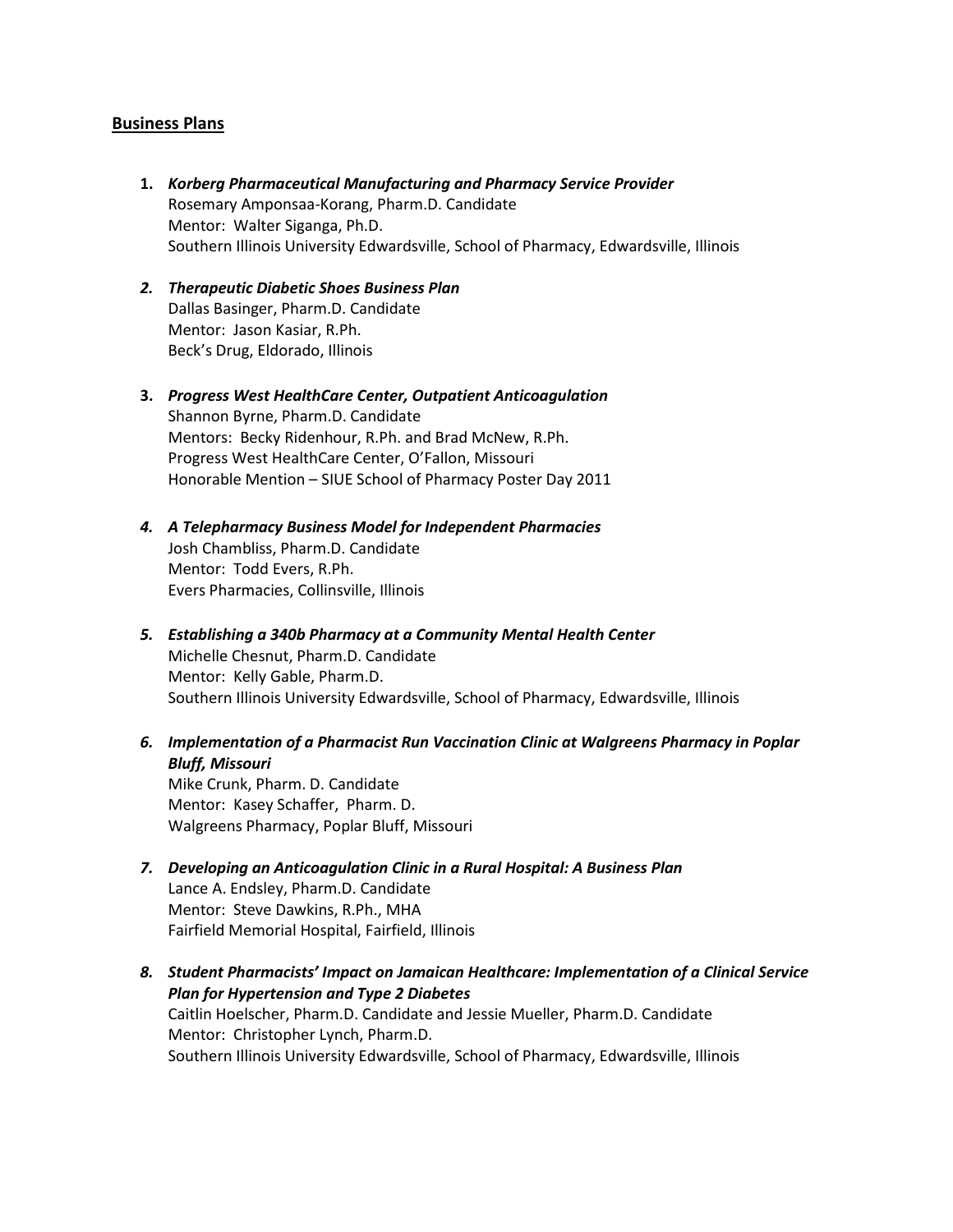*9. Implementation of an Antimicrobial Stewardship Program in a Small Midwestern Hospital: Business Plan*

Ray Katke, Pharm.D. Candidate Mentor: Danielle Rahman, Pharm.D. Gateway Regional Medical Center Walgreens, Granite City, Illinois

*10. Assessing the Cost of Providing Pharmacy Services for the Jamaican Dental Mission Trip* Rachel Kaveler-Mueller, Pharm.D. Candidate Mentor: Christopher Lynch, Pharm.D. Southern Illinois University Edwardsville, School of Pharmacy, Edwardsville, Illinois Honorable Mention – SIUE School of Pharmacy Poster Day 2011

#### *11. Doehring Pharmacy: Telepharmacy Business Plan*  Greg McFarland, Pharm.D. Candidate Mentor: Tony Doehring, R.Ph. Doehring Pharmacy, Okawville, Illinois

#### *12. An Anticoagulation Clinic Business Plan*

Shyannon Moore McFarland, Pharm.D. Candidate Mentor: Stacey Thacker, Pharm.D. Southern Illinois University Edwardsville, School of Pharmacy, Edwardsville, Illinois Honorable Mention – SIUE School of Pharmacy Poster Day 2011

- *13. Developing Pharmacy Services for a Student-Run Medical Outreach Clinic for the Homeless* Kristen Ochs, Pharm.D. Candidate Mentor: Janice Frueh, Pharm.D. Southern Illinois University Edwardsville, School of Pharmacy, Edwardsville, Illinois
- *14. Implementation of a Medication Therapy Management Program in a Community Pharmacy* Jared Parr, Pharm.D. Candidate Mentor: Jo Ellen Miller, Pharm.D. Kroger Pharmacy, Marion, Illinois

# *15. Starting a PGY2 Psychiatric Residency: A Business Plan*

Kelly Struemph, Pharm.D. Candidate Mentor: Kelly Gable, Pharm.D. Southern Illinois University Edwardsville, School of Pharmacy, Edwardsville, Illinois

*16. Incorporating Supermarket Educational Tours into a Community Pharmacy's Services: A Business Plan*

Jennifer Tucker Schneider, Pharm.D. Candidate Mentor: Dan Fieker, R.Ph. Family Care Pharmacy, Highland, Illinois

#### *17. A Business Plan for Designing and Implementing a Telepharmacy*

Todd Weitekamp, Pharm. D. Candidate Mentor: Dan Fieker, R.Ph. Family Care Pharmacy, Highland, Illinois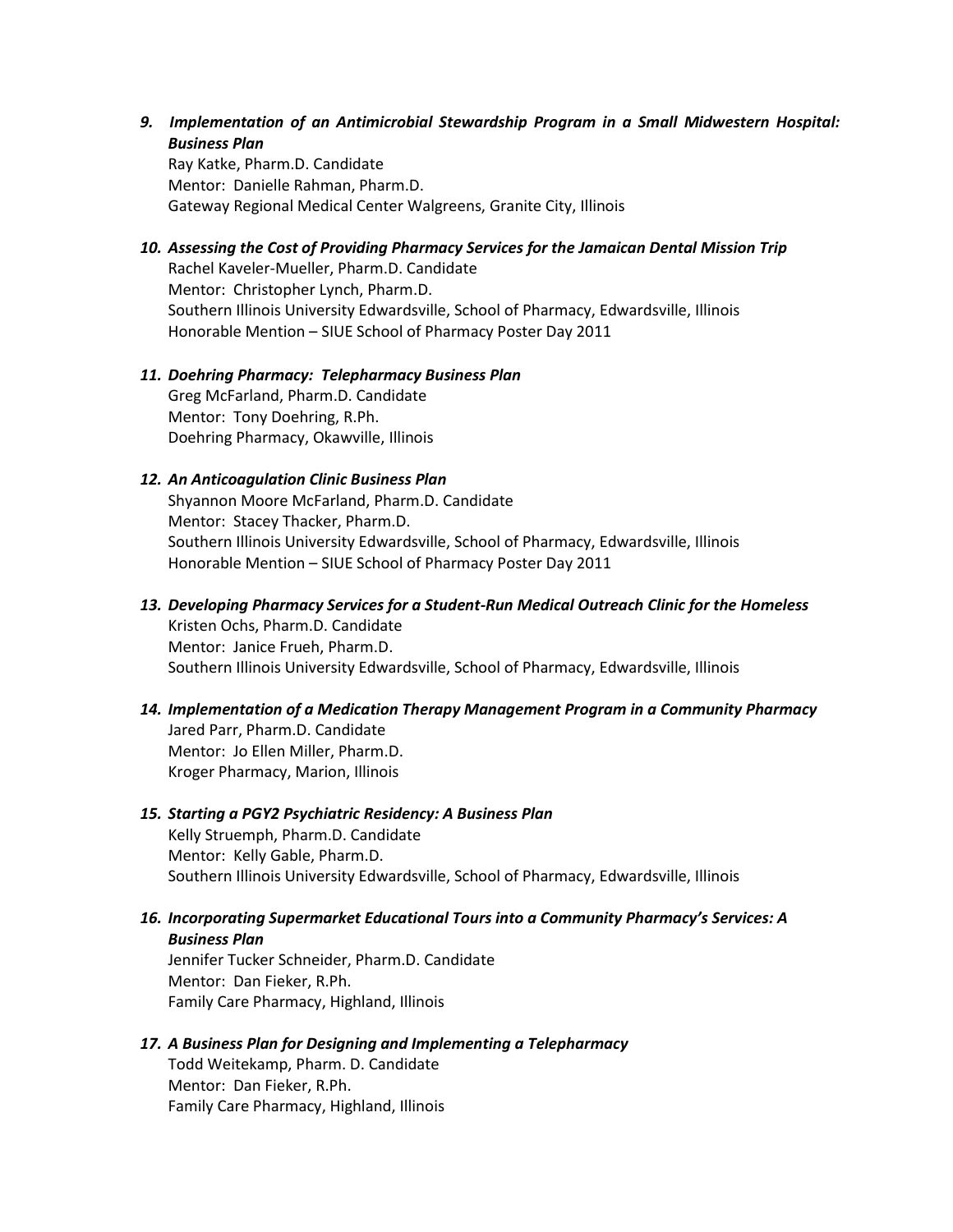- *18. Proper Disposal of Pharmaceutical Waste: A Business Plan* Christopher J. Workman, Pharm.D. Candidate Mentor: Michael D. Rohrer, R.Ph. Abraham Lincoln Memorial Hospital, Lincoln, Illinois
- *19. An Antimicrobial Stewardship Program Business Plan* Nathan Yarbor, Pharm.D. Candidate Mentor: Michelle Schymik, Pharm. D. Deaconess Hospital, Evansville, Indiana

#### **Surveys**

- *1. The Impact of Patient Education on Willingness to Receive the Influenza Vaccine*  Danelle Asher, Pharm.D. Candidate Mentor: Heather Sucech, Pharm.D. Walgreens Pharmacy, Springfield, Illinois
- *2. Employer Survey of Southern Illinois University of Edwardsville-School of Pharmacy Graduates' Preparedness for the Workplace* Michael Balcer, Pharm.D. Candidate Mentor: Erin Timpe, Pharm.D. Southern Illinois University Edwardsville, School of Pharmacy, Edwardsville, Illinois
- *3. Willingness of Patients to Utilize Pharmacist Based Travel-Immunization Services in the Community Setting* Kodi Cast, Pharm.D. Candidate Mentor: Christopher Smith, Pharm.D. Walgreen's Pharmacy, St. Charles, Missouri
- *4. Dental Students Perception of the Benefit of Having Pharmacy Students Participate on the SIU Jamaica Dental Mission Trip* Robert Connell, Pharm.D. Candidate Mentor: Christopher Lynch, Pharm.D. Southern Illinois University Edwardsville, School of Pharmacy, Edwardsville, Illinois
- *5. Improving Access to Diabetes-Related Services* Brianna Barton, Pharm.D. Candidate Mentor: Jennifer Rosselli, Pharm.D. Southern Illinois University Edwardsville, School of Pharmacy, Edwardsville, Illinois
- *6. Patient Perception and Knowledge of Acetaminophen in a Large Family Medicine Service* Dawn Dankenbring, Pharm.D. Candidate Mentor: Chris Herndon, Pharm.D. Southern Illinois University Edwardsville, School of Pharmacy, Edwardsville, Illinois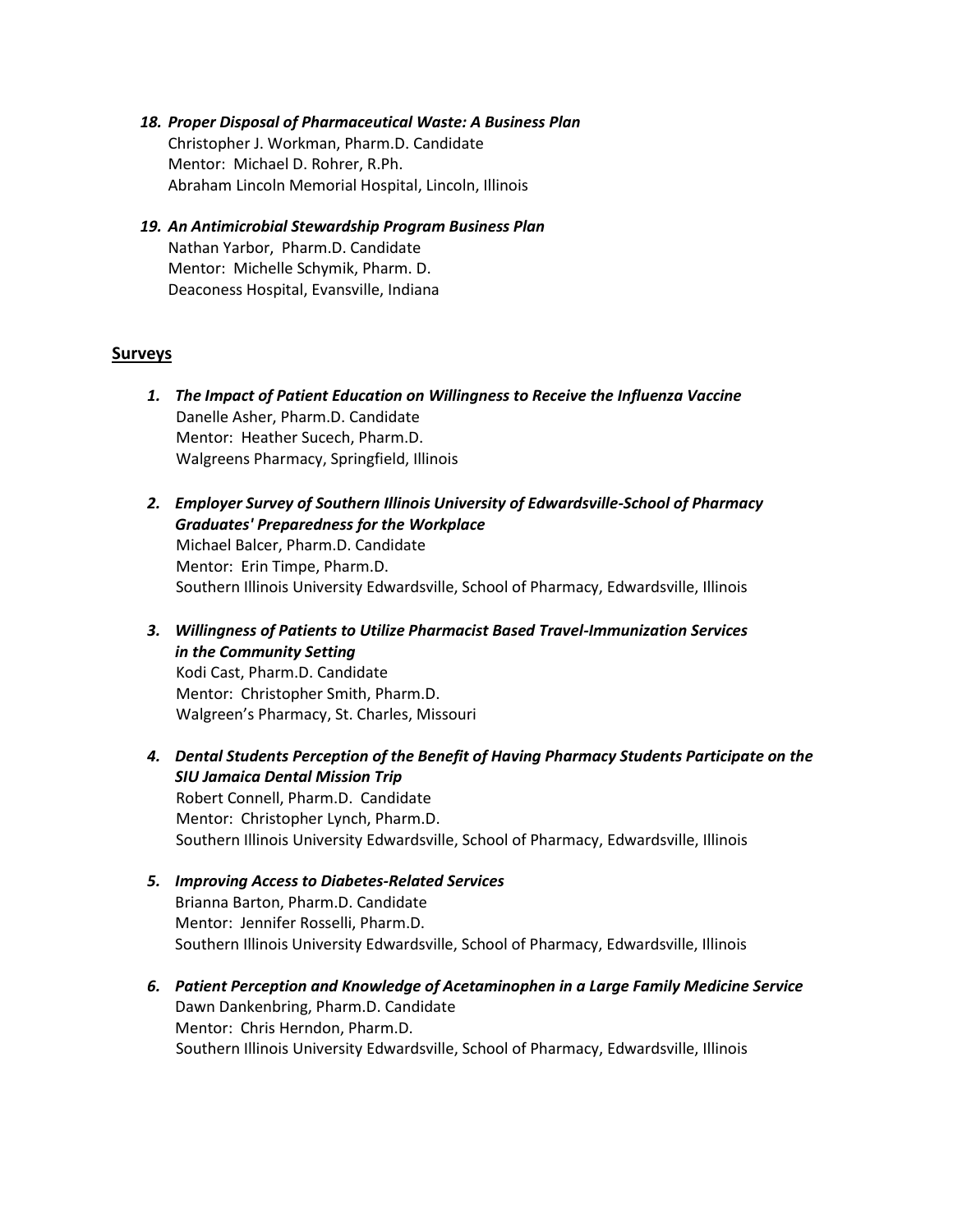*7. Substance Abuse and Addiction Policies for Colleges and Schools of Pharmacy A National Survey*

Darren DeLong, Pharm.D. Candidate Mentor**:** Lisa Lubsch, Pharm.D. Southern Illinois University Edwardsville, School of Pharmacy, Edwardsville, Illinois

*8. Demodectic Mange in Canines: An Analysis of FDA Approved and Non-FDA Approved Medications*

Kimberly DeRosier, Pharm. D. Candidate Mentor: Cathy Santanello, Ph.D. Southern Illinois University Edwardsville, School of Pharmacy, Edwardsville, Illinois

- *9. Pharmacist's Opinion: Does Technician Certification Improve Competency?*  Erin M. Ditch, Pharm. D. Candidate Mentor: Amy Cohron, Pharm.D. Schnuck's Pharmacy, St. Louis, Missouri
- *10. Illinois Pharmacists Perception and Willingness to Participate in Community Based Vaccination Clinics*

Brian Eddings, Pharm.D. Candidate Mentor: James Troiano, Pharm. D. CVS Pharmacy, Illinois

- *11. A Influence of the Perceived Risk of Cervical Cancer on Human Papiloma Virus Vaccination Among Southern Illinois University Edwardsville Pharmacy Students* Amanda Findall, Pharm.D. Candidate Mentor: Keith A. Hecht, Pharm.D. Southern Illinois University Edwardsville, School of Pharmacy, Edwardsville, Illinois
- *12. Superior Product for the Treatment and Control of Flea Infestations in Domesticated Animals: A Survey of Pet Owners*

Amanda Garner, Pharm.D. Candidate Mentor: Cathy Santanello, Ph.D. Southern Illinois University Edwardsville, School of Pharmacy, Edwardsville, Illinois

*13. Medication Awareness Program: Assessment of the Participants Interactions with Their Pharmacist*

Timothy Gleason, Pharm.D. Candidate Mentor: Christopher Lynch, Pharm.D. Southern Illinois University Edwardsville, School of Pharmacy, Edwardsville, Illinois

#### *14. Knowledge of Chronic Pain: An Analysis of Health Literacy*

Jake Griffin, Pharm.D. Candidate Mentor: Radhika Devraj, Ph.D. Southern Illinois University Edwardsville, School of Pharmacy, Edwardsville, Illinois SIUE Senior Showcase Presenter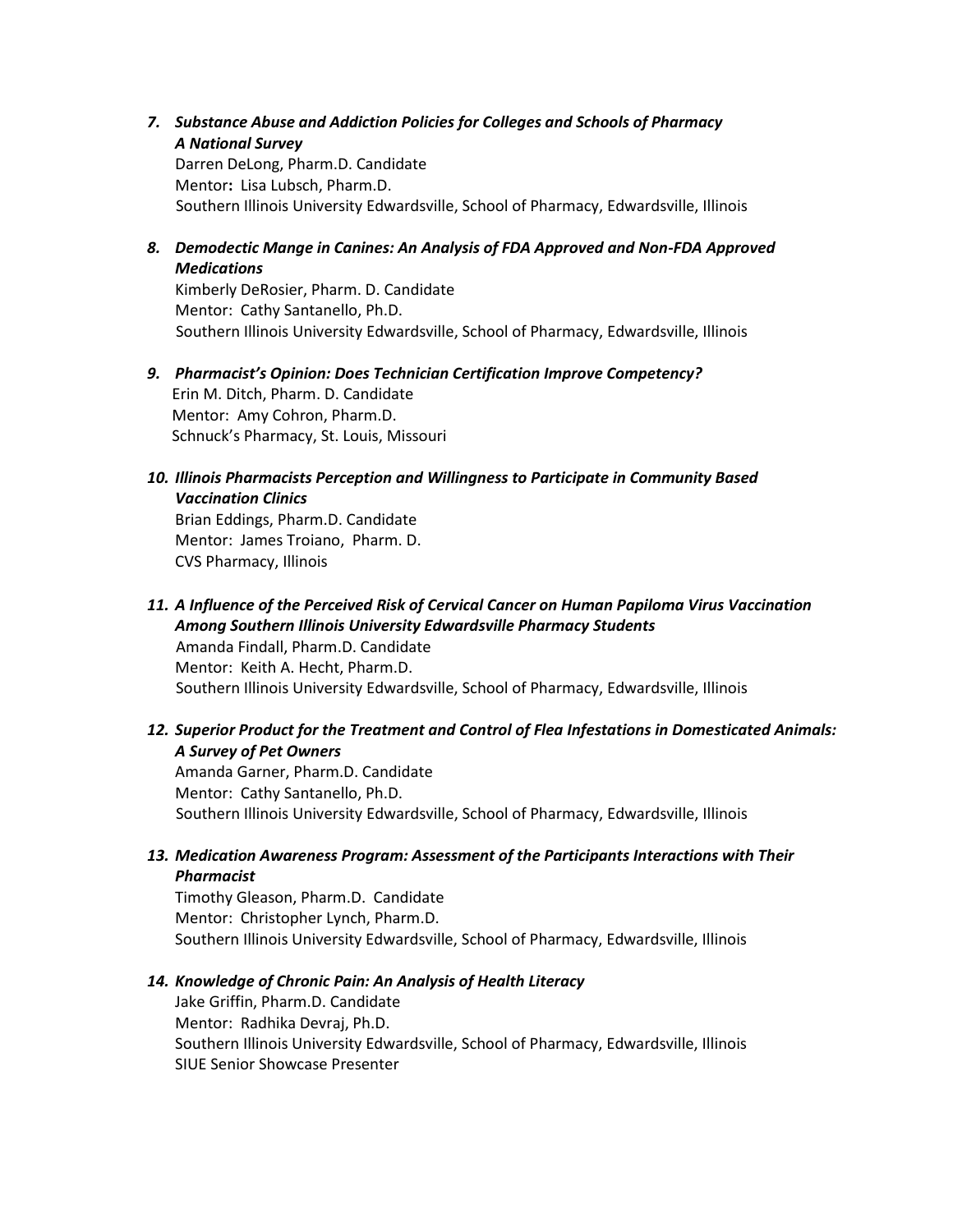- *15. Preceptors Perception of the Introductory Pharmacy Practice Experience Program at Southern Illinois University Edwardsville School of Pharmacy* Chelsee Huggins, Pharm.D. Candidate Mentor: Theresa Kerr, Pharm.D. Southern Illinois University Edwardsville, School of Pharmacy, Edwardsville, Illinois
- *16. Implementation of Take Care Clinic in a Community Setting* Saba Khan, Pharm. D. Candidate Mentor: Michelle Leung, Pharm.D. Walgreens Pharmacy, Chicago, Illinois
- *17. Pharmacist-Provided Education on Shingles and Shingles Prevention in the Assisted Living Community and Its Impact on Immunization Interest and Patient Knowledge.* Kara Levek, Pharm.D. Candidate and Meagan Murphy, Pharm.D. Candidate Mentors: Brian S. Heaney, R.Ph. & Steven J. Zielinski, Pharm.D. Shop N' Save Pharmacy, St. Louis, Missouri
- *18. Efficacy of an Educational Intervention in Enhancing the Counseling Ability of Community Pharmacists in Health Maintenance* David Libbra, Pharm.D. Candidate Mentor: Mark McAninch, R.Ph. Rinderer's Pharmacy, Bethalto, Illinois
- *19. Patients' Perception of Risk for Developing Type 2 Diabetes Mellitus* Dustin Morris, Pharm.D. Candidate Mentor: Wayne Piotrowski, R.Ph. CVS Pharmacy, Salem, Illinois
- *20. Canines with Cardiomyopathy: Are Current Treatments Prolonging Life Expectancies?* Marla Musso, Pharm.D. Candidate Mentor: Cathy Santanello, Ph.D. Southern Illinois University Edwardsville, School of Pharmacy, Edwardsville, Illinois
- *21. Assessment of Medication Adherence in an Immigrant and Refugee Psychiatric Patient Population*

Nell Pieper, Pharm.D. Candidate Mentor: Kelly Gable, Pharm.D. Southern Illinois University Edwardsville, School of Pharmacy, Edwardsville, Illinois Best Poster Award – SIUE School of Pharmacy Poster Day 2011

*22. The Awareness of Nitroglycerin Myths Amongst Healthcare Professionals*

Justine Pittenger, Pharm.D. Candidate Mentor: Cassandra Maynard, Pharm.D. Southern Illinois University Edwardsville, School of Pharmacy, Edwardsville, Illinois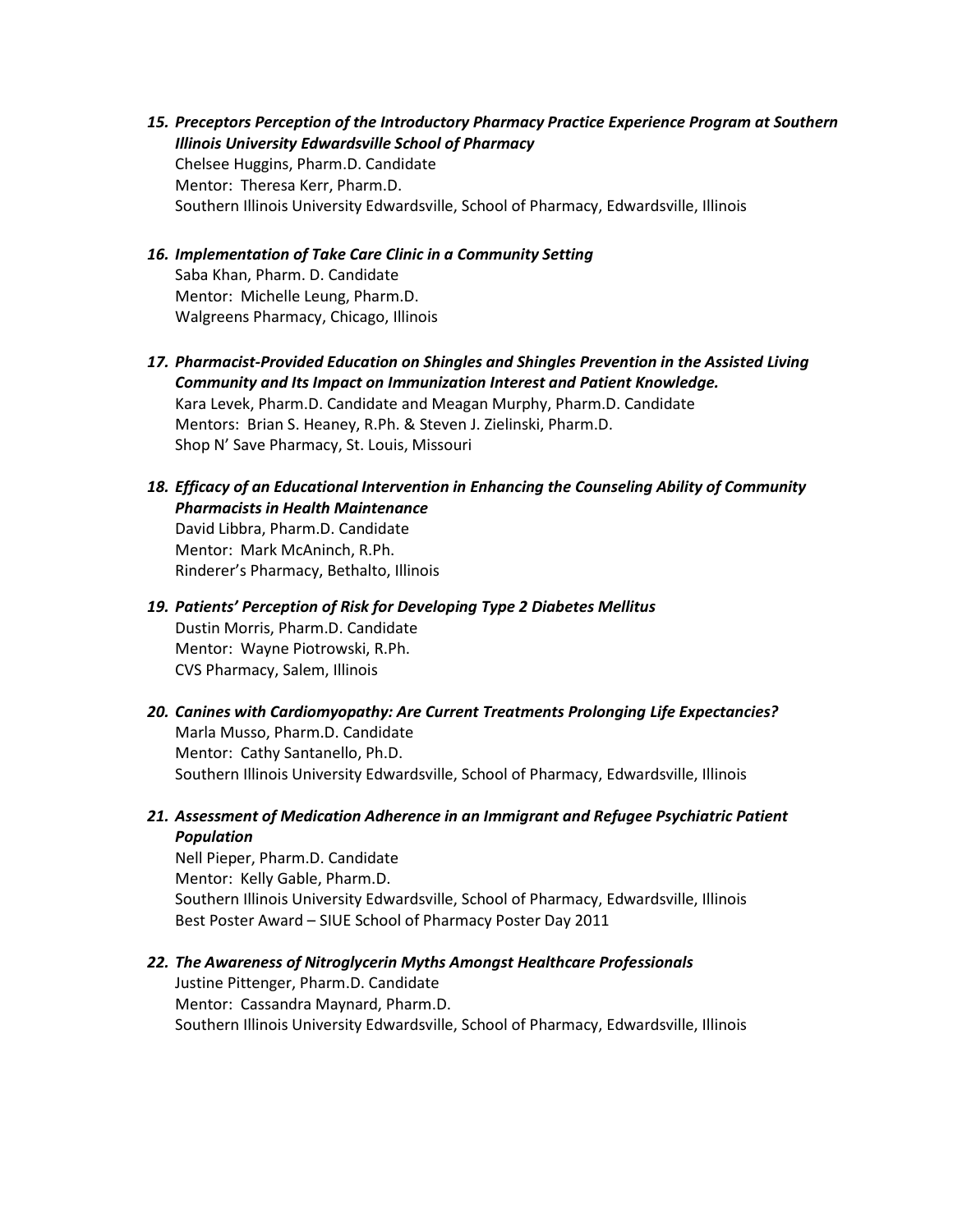*23. Assessing the Need for, Educating on, and Implementing the File of Life Program in Central Illinois: A Survey* Kristy Purcell, Pharm.D. Candidate and Jennifer Scharping, Pharm.D. Candidate

Mentor: Theresa Kerr, Pharm.D. Southern Illinois University Edwardsville, School of Pharmacy, Edwardsville, Illinois

- *24. Evaluation of a Trial Run of an Objective Structured Clinical Exam in a School of Pharmacy* Matthew Schneider, Pharm.D. Candidate Mentor: Erin Timpe, Pharm.D. Southern Illinois University Edwardsville, School of Pharmacy, Edwardsville, Illinois SIUE Senior Showcase Presenter
- *25. A Profile of Pharmacist Administered Immunization Programs in Illinois*  Michael Speck, Pharm.D. Candidate Mentor: Mike Patton, Executive Director Illinois Pharmacists Association, Springfield, Illinois
- *26. Providing Optimal Care to the Chronic Pain Patient in the Community Pharmacy: A Patient Survey*

Erron S. Swick, Pharm.D. Candidate Mentor: Chris Herndon, Pharm.D. Southern Illinois University Edwardsville, School of Pharmacy, Edwardsville, Illinois

*27. Prevalence, Awareness, and Control of Hypertension in a Chicago Suburban Community* Paulina Szczerba, Pharm.D. Candidate Mentor: Gaurang Patel, Pharm.D. Walgreens Pharmacy, Arlington Heights, Illinois

# **Retrospective Chart Reviews, Drug Utilization Review, Review of Guidelines, etc**

- *1. Evaluation of Standard-Dose Heparin Protocol in Obese Patients* Chris Bierman, Pharm.D. Candidate Mentor: Jingyang Fan, Pharm.D. Southern Illinois University Edwardsville, School of Pharmacy, Edwardsville, Illinois
- *2. The Effect of Therapeutic Interchange on the Accuracy of Discharge Medication Reconciliation* Greg Booth, Pharm.D. Candidate Mentor: Jennifer Arnoldi, Pharm.D. Southern Illinois University Edwardsville, School of Pharmacy, Edwardsville, Illinois
- *3. Protocol Development for the Management of Opioid Withdrawal in an Acute Care Inpatient Setting*  Ritika Chopra, Pharm.D. Candidate

Mentor: Misty Gonzalez, Pharm.D. Southern Illinois University Edwardsville, School of Pharmacy, Edwardsville, Illinois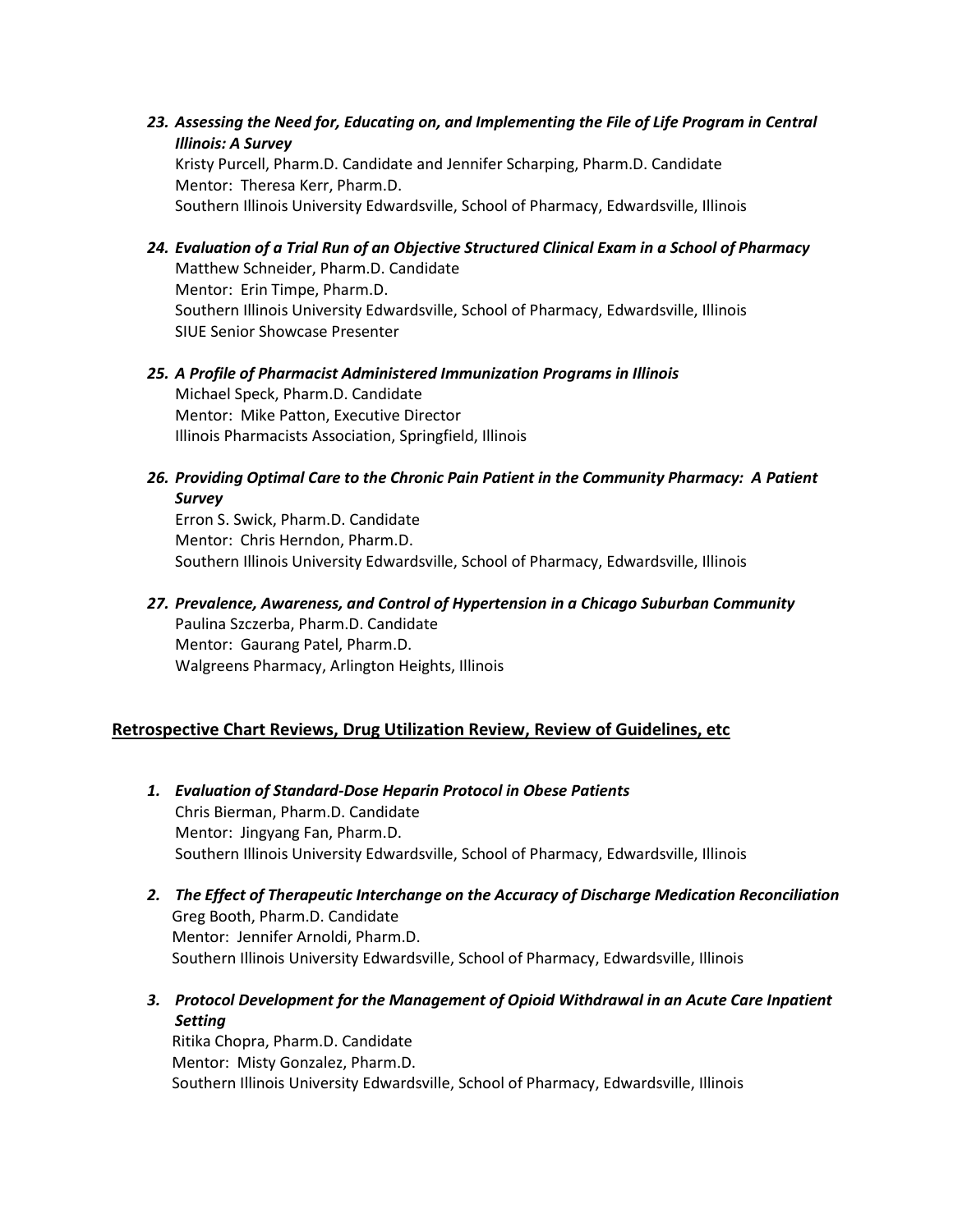- *4. A Retrospective Chart Review of Core Diabetes Measures within a Primary Care Clinic* Daniel Doddroe, Pharm.D. Candidate Mentor: Janice Frueh, Pharm.D. Southern Illinois University Edwardsville, School of Pharmacy, Edwardsville, Illinois
- *5. The Influence of Psychiatric Medications on Metabolic Syndrome and Diabetes* Michael Geisler, Pharm.D. Candidate Mentor: Randy Malan, R.Ph. Illinois Department of Mental Health Services, Springfield, Illinois
- *6. Interim Analysis of Pharmacist-Delivered Diabetes Care* Justinne Guyton, Pharm.D. Candidate Mentor: Jennifer Rosselli, Pharm.D. Southern Illinois University Edwardsville, School of Pharmacy, Edwardsville, Illinois
- **7. Pharmacy-Based Vancomycin Dosing and Changing Renal Function: A Single-center Retrospective Review**

 Marissa Herman, Pharm.D. Candidate Mentor: Julia Schimmelpfennig, Pharm.D. St. Elizabeth's Hospital, Belleville, Illinois

- *8. Medication Reconcilliation for Geriatric Patients through Transition of Care* J. Marq House, Pharm.D. Candidate Mentor: Carrie Vogler, Pharm.D. Southern Illinois University Edwardsville, School of Pharmacy, Edwardsville, Illinois
- *9. The Concurrent Use of Cholinesterase Inhibitors and Anticholinergics in Elderly Patients* Ken Kinsinger, Pharm.D. Candidate Mentor: J. Mark Ruscin, Pharm. D. Southern Illinois University Edwardsville, School of Pharmacy, Edwardsville, Illinois
- *10. Evaluation of Erythropoiesis-Stimulating Agent Use in an Outpatient Cancer Center* Laura Knuf, Pharm.D. Candidate Mentor: Keith Hecht, Pharm.D. Southern Illinois University Edwardsville, School of Pharmacy, Edwardsville, Illinois
- **11.** *Risk Factors Associated with Hyperglycemia During Induction Therapy in Children with Acute Lymphoblastic Leukemia (ALL)*

Dennis LaChance, Pharm.D. Candidate Mentor: Melissa Heigham, Pharm.D. St. Louis Children's Hospital, St. Louis, Missouri

*12. Rates of Thrombocytopenia Induced by Targeted Gram-Positive Antibiotic Therapy* Thomas J. Majka Jr., Pharm.D. Candidate Mentor: Keith A. Hecht, Pharm.D. Southern Illinois University Edwardsville, School of Pharmacy, Edwardsville, Illinois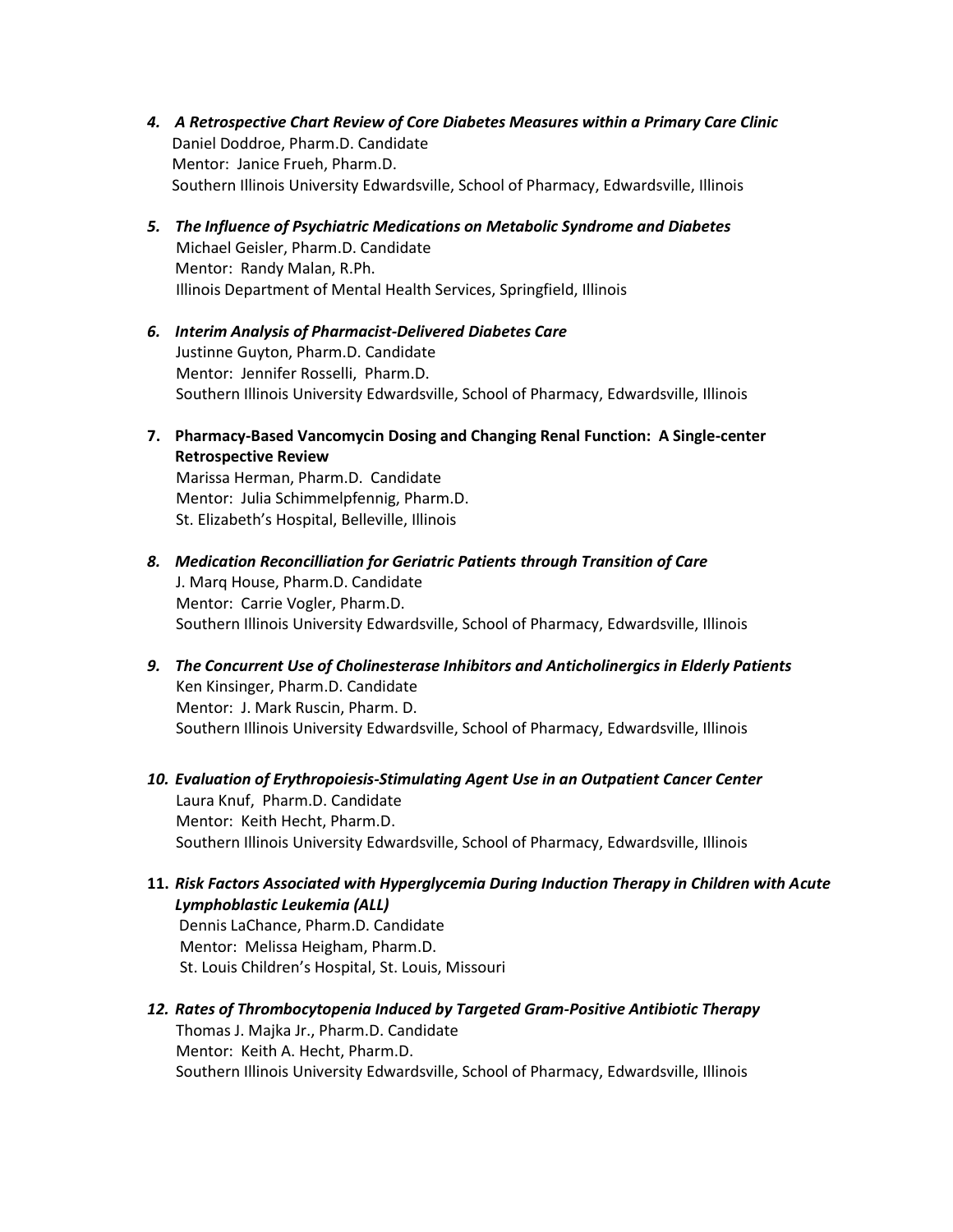- *13. Anemia and Falls: A Retrospective Chart Review in the Long Term Care Setting* Michelle Marek, Pharm.D. Candidate Mentor: James Byars, R.Ph. Omnicare, Belleville, Illinois
- *14. Evaluation of Serum Bactericidal Titers (Schlichter Tests) for Staphylococcus aureus.* Gary Pinkley, Pharm.D. Candidate Mentor: Scott Bergman, Pharm. D. Southern Illinois University Edwardsville, School of Pharmacy, Edwardsville, Illinois
- *15. The Effect of a Team-based Pharmacist in a Pediatric Hospital Setting on Discharge Prescriptions*

 Sara Robinson, Pharm.D. Candidate Mentor: Lisa Lubsch, Pharm.D. Southern Illinois University Edwardsville, School of Pharmacy, Edwardsville, Illinois

*16. Self-Reported Symptoms Before and After Treatment with Individualized Hormone Replacement Therapy*

 Mark Sly, Pharm.D. Candidate Mentor: Steve Pipert, R.Ph. Rinderer's Pharmacy,Bethalto, Illinois

# *17. Pilot Program to Reduce Medication Reconciliation Errors*

 Alan Smith, Pharm.D. Candidate Mentor: Kirsten Myers, Pharm.D. Hannibal Regional Hospital, Hannibal, Missouri

*18. Retrospective Analysis of Single Class and Multi Class Polypharmacy Agents on Prevalence of Type 2 Diabetes Mellitus or Associated Risk Factors*

 Joshua Thompson, Pharm.D. Candidate Mentor: Randy Malan, R.Ph. Illinois Department of Mental Health, Springfield, Illinois

# **19.** *Use of Inhaled Tobramycin as a Treatment in Cystic Fibrosis Pulmonary*  Amy Vennell, Pharm.D. Candidate Mentor: Lisa Lubsch, Pharm.D. Southern Illinois University Edwardsville, School of Pharmacy, Edwardsville, Illinois

## *20. A Retrospective Review of Error-Prone Abbreviations in a Community Pharmacy* Leslie Vonderhaar, Pharm.D. Mentor: Miranda Wilhelm, Pharm.D. Southern Illinois University Edwardsville, School of Pharmacy, Edwardsville, Illinois